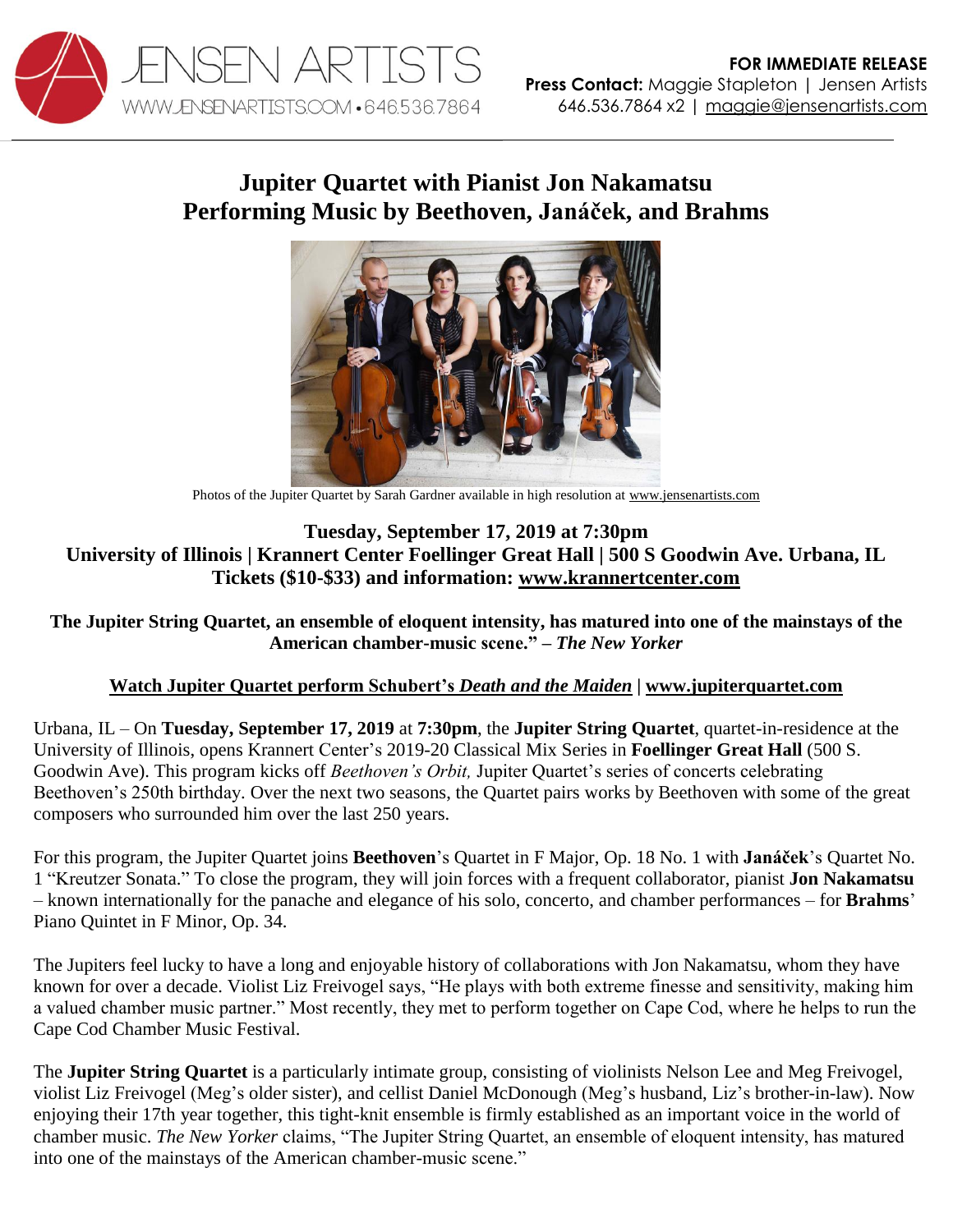The quartet has performed in some of the world's finest halls, including New York City's Carnegie Hall and Lincoln Center, London's Wigmore Hall, Boston's Jordan Hall, Mexico City's Palacio de Bellas Artes, Washington, D.C.'s Kennedy Center and Library of Congress, Austria's Esterhazy Palace, and Seoul's Sejong Chamber Hall. Their major music festival appearances include the Aspen Music Festival and School, Bowdoin Music Festival, Cape Cod Chamber Music Festival, Rockport Music Festival, the Banff Centre, Virginia Arts Festival, Music at Menlo, Maverick Concerts, Caramoor International Music Festival, Lanaudiere Festival, West Cork (Ireland) Chamber Music Festival, Skaneateles Festival, Madeline Island Music Festival, Yellow Barn Festival, Encore Chamber Music Festival, the inaugural Chamber Music Athens, and the Seoul Spring Festival, among others. In addition to their performing career, they have been artists-in-residence at the University of Illinois in Champaign-Urbana since 2012, where they maintain private studios and direct the chamber music program.

Their chamber music honors and awards include the grand prizes in the Banff International String Quartet Competition and the Fischoff National Chamber Music Competition; the Young Concert Artists International auditions in New York City; the Cleveland Quartet Award from Chamber Music America; an Avery Fisher Career Grant; and a grant from the Fromm Foundation. From 2007-2010, they were in residence at the Chamber Music Society of Lincoln Center's Chamber Music Two.

The Jupiter String Quartet feels a particular connection to the core string quartet repertoire; they have presented the complete Bartok and Beethoven string quartets on numerous occasions. Also strongly committed to new music, they have commissioned works by Syd Hodkinson, Hannah Lash, Dan Visconti, Mark Adamo, Pierre Jalbert, and Kati Agócs.

The quartet's latest album *Alchemy* (Marquis Classics, 2019) with Australian pianist Bernadette Harvey features world premiere recordings by Pierre Jalbert, Steven Stucky, and Carl Vine. *EarRelevant* proclaims, "Performed with great sensitivity and attention to detail, this album marks an important addition to the recorded repertory of new chamber music." The quartet's discography also includes numerous recordings on labels including Azica Records, Marquis Classics, and Deutsche Grammophon.

The Jupiters place a strong emphasis on developing relationships with future classical music audiences through educational performances in schools and other community centers. They believe that, because of the intensity of its interplay and communication, chamber music is one of the most effective ways of spreading an enthusiasm for "classical" music to new audiences. The quartet has also held numerous masterclasses for young musicians at Northwestern University, Eastman School of Music, the Aspen Music Festival, Encore Chamber Festival, Madeline Island Music Festival, and Peabody Conservatory.

The quartet chose its name because Jupiter was the most prominent planet in the night sky at the time of its formation and the astrological symbol for Jupiter resembles the number four. They are also proud to list among their accomplishments in recent years the addition of seven quartet children: Pablo, Lillian, Clara, Dominic, Felix, Oliver, and Joelle. You may spot some of these miniature Jupiters in the audience or tagging along to rehearsals, along with their grandparent babysitters.

For information, visit [www.jupiterquartet.com.](http://www.jupiterquartet.com/)

American pianist **Jon Nakamatsu** continues to draw unanimous praise as a true aristocrat of the keyboard, whose playing combines elegance, clarity, and electrifying power. A native of California, Nakamatsu came to international attention in 1997 when he was named Gold Medalist of the Tenth Van Cliburn International Piano Competition, the only American to have achieved this distinction since 1981. Nakamatsu has performed widely in North and South America, Europe, and the Far East, collaborating with such conductors as James Conlon, Marek Janowski, Raymond Leppard, Stanislaw Skrowaczewski, Osmo Vänskä and Hans Vonk. He also performed at a White House concert hosted by President and Mrs. Clinton.

Nakamatsu's extensive recital tours throughout the U.S. and Europe have featured appearances in New York's Carnegie Hall and Lincoln Center, Washington D.C.'s Kennedy Center, and in Boston, Chicago, Cincinnati, Paris, London and Milan. He has worked with various chamber ensembles - among them the Brentano, Tokyo, Kuss, Jupiter, Cypress, Prazak and Ying String Quartets - and has toured repeatedly with the Berlin Philharmonic Wind Quintet. Together with